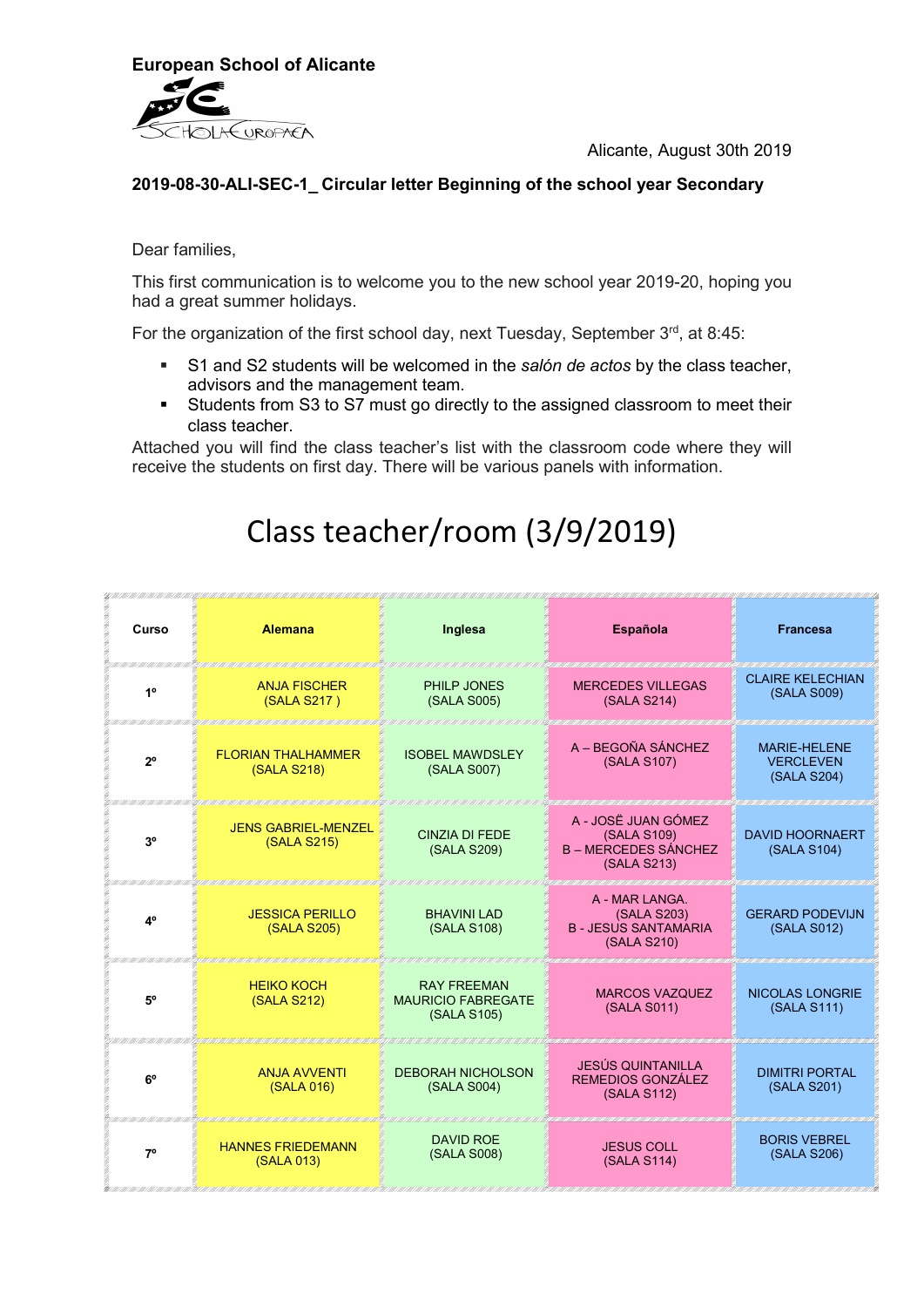

During the first three periods, students must remain with their class teacher and work on the beginning of the school year (general rules, timetable, etc.).

During the fourth period, each student must go to the corresponding course according to their timetable.

At the end of this fourth period, the first school day is considered finished.

On Wednesday, September 4<sup>th</sup>, classes begin normally.

To continue with our desire for sustainable development and better conservation of the environment, most of the communications to families and forms will be sent electronically, therefore having to respect the deadlines.

We would appreciate it if you fill out the **electronic form until September 6<sup>th</sup>.** On the form, you will respond to the information regarding agreement standards, attribution of lockers and identity cards.

#### AGREEMENT STANDARDS

We would like to inform you that in the first section of your son's/daughter's School Diary and on the school website you can find our internal regulations where all the rules necessary to maintain a safe and orderly environment, in which our pupils will learn and enjoy themselves, are laid out.

It is also important that you check the school policy documents that can be found on the school website www.escuelaeuropea.org and the General Rules of the European Schools on www.eursc.eu

#### LOCKERS – ONLY FOR NEW PUPILS

To reduce the weight of student backpacks and to avoid the loss or disappearance of students' belongings, the school provides lockers to where students can leave their books and materials that they do not need to carry with them for every lesson.

However, the locker should not be used to store books and supplies for days or weeks. It is therefore important for students to empty their locker at the end of each school day and take home the books and materials they need for their homework and studies.

Students are also supposed to store their bags in their lockers during recess and lunch break and not leave them lying in the corridors.

The lockers are the property of the school and therefore the school reserves the right to check them at any time they see fit. The storage of substances harmful to health and / or dangerous objects in the lockers is punishable in accordance with the school rules.

The lockers are personal and should not be shared or transferred. The responsibility regarding their use and up-keeping lies with the student who uses it.

Abuse or intentional damage or negligence will involve paying for repairs and may lead to revocation of the use of the locker.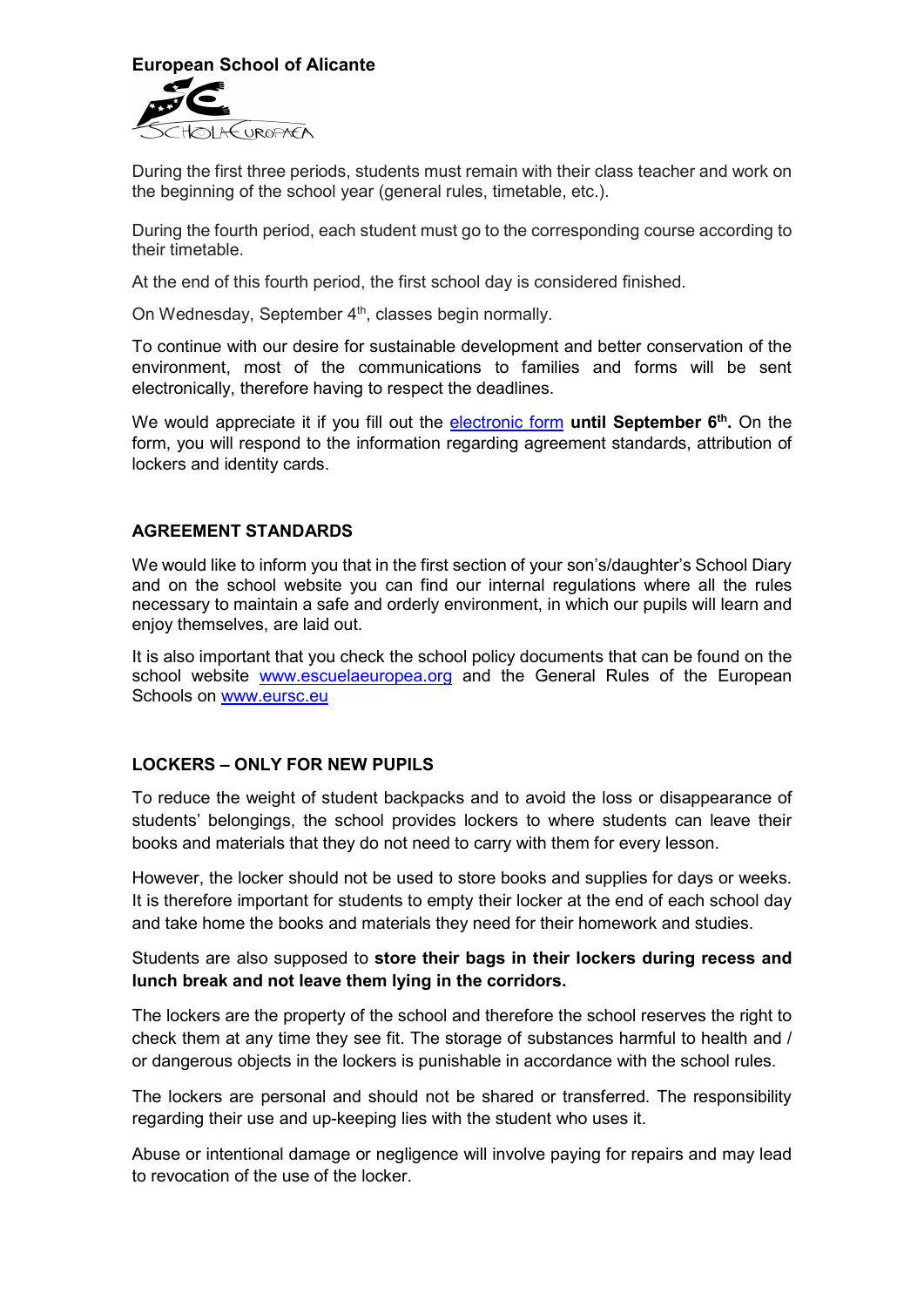

To request the use of a locker it is necessary to make a bank transfer to the account of the European School – BBVA ES93 0182.5596.90.020.150.2623 for the amount of  $\epsilon$  35 stating the student's name and class. This amount is payable only once and covers the rental of the locker throughout the student's entire stay at the school.

The pedagogical advisors are responsible for managing all matters relating to the lockers.

Students should hand in the proof of payment to Ms. Pilar Vadillo until Friday, September 6<sup>th</sup>, 2018.

## IDENTITY CARD

All students need to have a School Student Identity Card. It is compulsory for the student to carry the card all the time, for security reasons. We have two types of card:

White Card: Every Student will receive this card. With this card the student can stay at school during to School time. They are not allowed to leave school also if they have their last periods free. Recommended for S1, S2, S3.

Green Card: is granted to students exceptionally. It allows the student to arrive later in the morning and leave early in the afternoon, if they have no class in the first or last periods respectively.

To apply for this card, the pupil must meet the following requirements:

- The student doesn't use the school transport.
- Must arrive at school on time.
- Every time the pupil leaves the school, he goes directly home and does not remain in the vicinity of the School.
- The parents assume the responsibility derived from the non-presence of their children in the School during the whole school day.
- The student must show the security guard his/her school ID card.

Failure to comply with any of these conditions may cause withdrawal of the privileges granted by the green card.

In addition, you can also request that the students' identity cards include a **badge to** indicate that the student can go out to eat at home during lunch break and the hours immediately before or after if they do not have class. To apply, the following requirements must be met and the student must:

- Live near the school. (The student is not using School transport)
- Not be registered at the school canteen
- Attend classes punctually
- When leaving school, he/she must go directly home and not stay in the vicinity of the school.
- Always show his/her card when required
- Parents assume full responsibility derived from the non-presence of their children at School during the whole school day.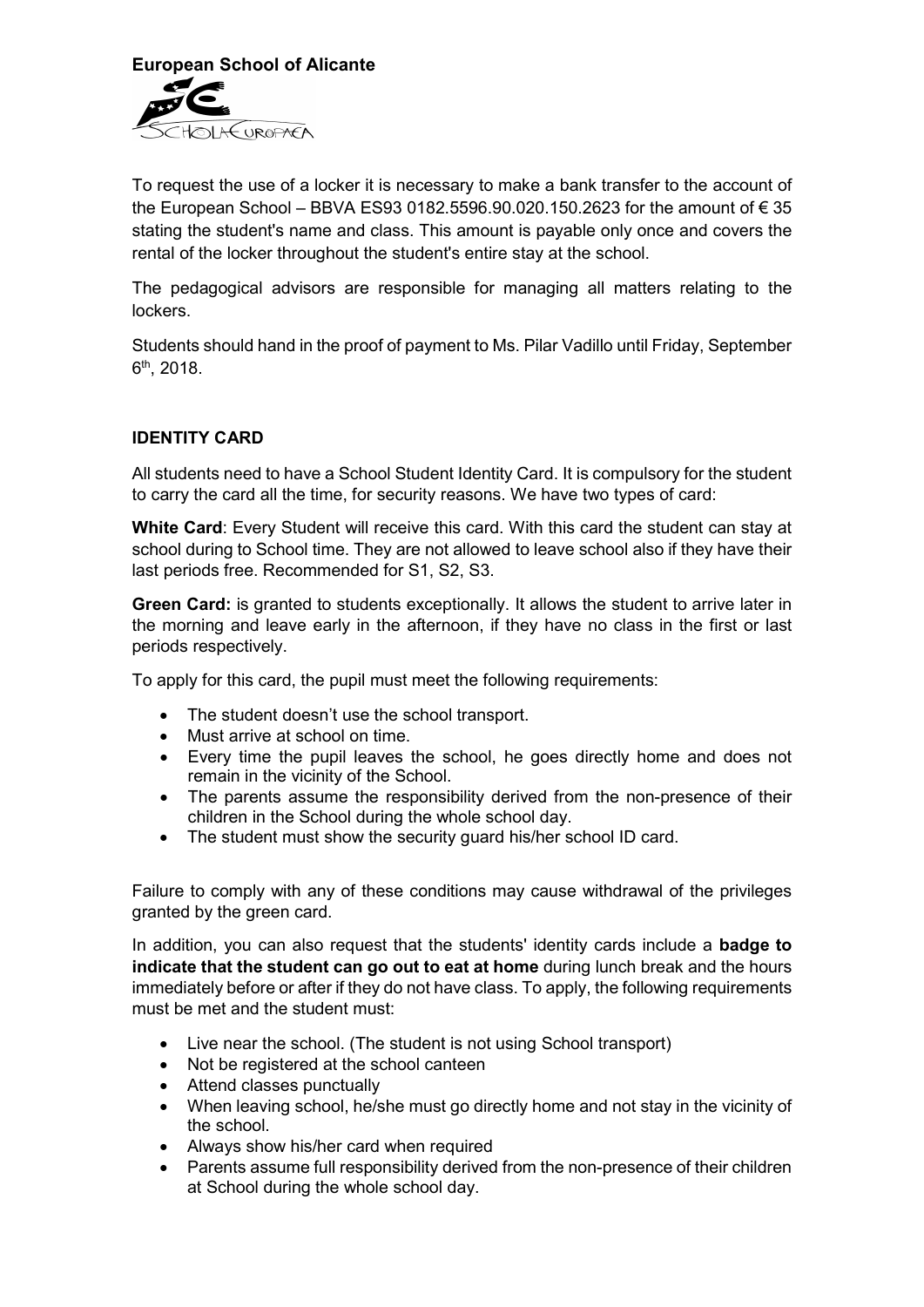

#### In any case, during the hours in which the students do not have class and remain in the School, they must be presented in the study room or the library.

If we do not receive the form in the indicated date, we will consider that you do not want to authorize your child to have a green card and / or eat at home. No green cards will be awarded after this date.

# School Calendar 2019-20

## Exams:

| <b>Date</b>                      | Year                   | <b>Observations</b>    |
|----------------------------------|------------------------|------------------------|
| From 12 to 20 December 2019      | S <sub>6</sub>         | 11/12/19 Study days    |
| From 13 to 20 December 2019      | S <sub>5</sub>         | 12/12/19 Study days    |
| From 20 to 31 January 2020       | S7                     | 17/01/20 Study days    |
| June 2020 (Pending confirmation) | S <sub>6</sub>         | (Pending confirmation) |
| June 2020 (Pending confirmation) | $\overline{\text{S5}}$ | (Pending confirmation) |

# BAC Exams 2020

| <b>Date</b>                     | <b>Activity</b> | <b>Observations</b>    |
|---------------------------------|-----------------|------------------------|
| From 02 June to 12 June 2020    | Written         | (Pending confirmation) |
| 29 de junio al 03 de julio 2020 | Orals           | (Pending confirmation) |
| 02 de July 2020                 | Communication   | In the afternoon       |
| 03 de Juy 2020                  | Proclamation    | In the afternoon       |

# Reports distribution

| Day    | <b>Date</b> | Year                           | <b>Report</b>         |
|--------|-------------|--------------------------------|-----------------------|
| Friday | 08.11.19    | $S1 - S7$                      | November report       |
| Friday | 24.01.20    | $S1 - S6$                      | First semester report |
| Friday | 07.02.20    | S7                             | First semester report |
| Friday | 03.04.20    | S <sub>1</sub> -S <sub>6</sub> | <b>Spring report</b>  |
| Friday | 29.05.20    | S7                             | Year 7 report         |
| Friday | 03.07.20    | S1-S6                          | Final report          |

# Choice options

| Choice options form delivery deadline for S2 | Friday, 7 February 2020       |
|----------------------------------------------|-------------------------------|
| Choice options form delivery deadline for S3 | Friday, 7 de February de 2020 |
| Choice options form delivery deadline for S4 | Friday, 7 de February de 2020 |
| Choice options form delivery deadline for S6 | Friday, 7 de February de 2020 |

Changes in the choice of options are not allowed once the forms have been submitted if this affects the creation of an option. No changes are allowed after the end of the course.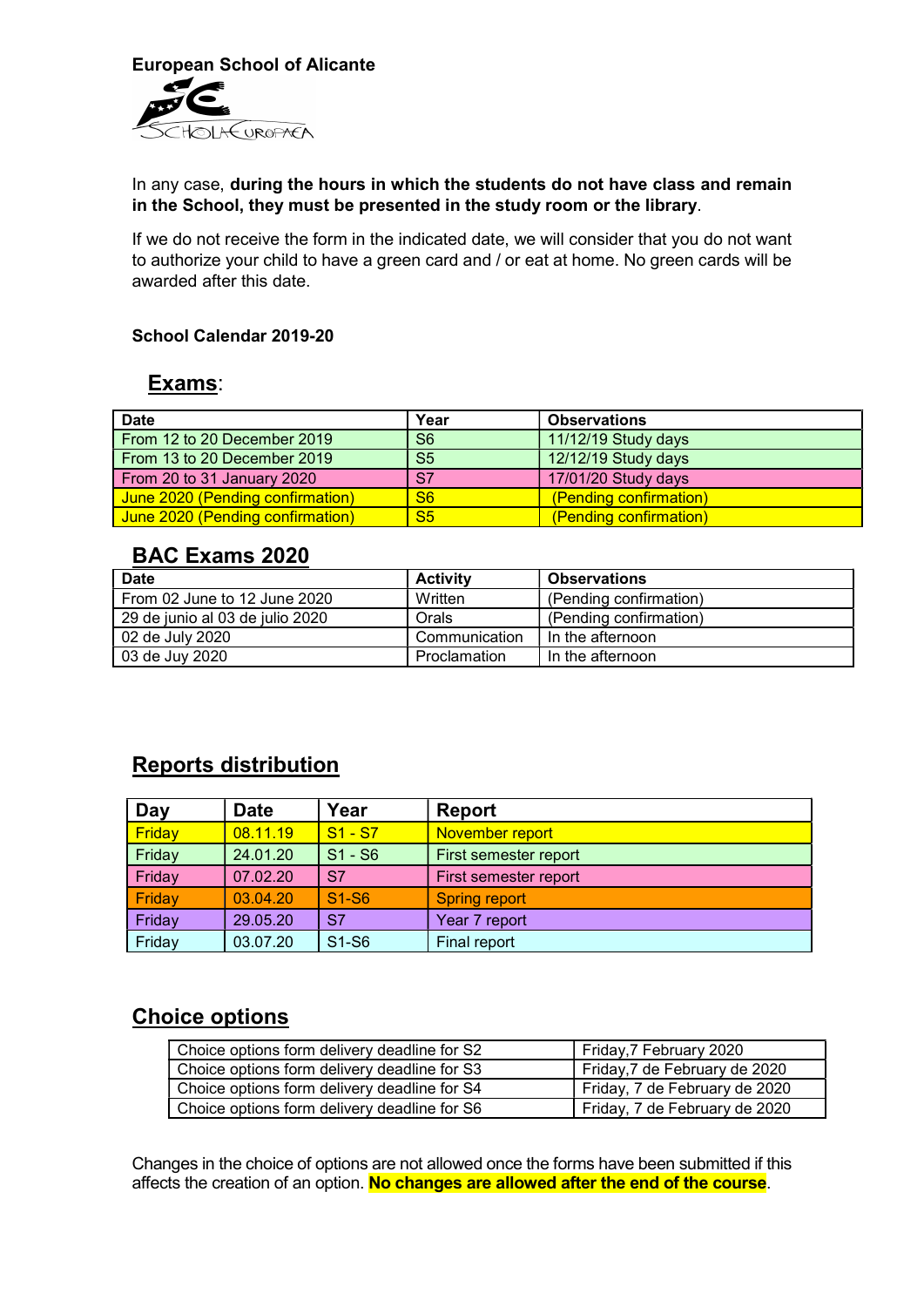

# Parents meetings

| Day             | <b>Date</b> | <b>Time</b> | Year                              | <b>Participants / Purpose</b>                         |
|-----------------|-------------|-------------|-----------------------------------|-------------------------------------------------------|
| Tuesday         | 10.09.19    | 19:00       | S6-S7                             |                                                       |
| Wednesday       | 11.09.19    | 19:00       | S1, S2, S3                        | Class teachers - Parents                              |
| Thursday        | 12.09.19    | 19:00       | S4, S5                            | Information. Parents class representatives election.  |
| <b>Thursday</b> | 14.11.19    | 19:00       | S <sub>1.</sub> S <sub>2.S3</sub> | Class teachers - Teachers - Parents individually by   |
| <b>Monday</b>   | 18.11.19    | 19:00       | <b>S4, S5, S6</b>                 | appointment. Parents can request a meeting to a       |
|                 |             |             |                                   | <b>maximum of 5 teachers.</b> Track student progress. |
| Tuesday         | 14.01.20    | 19:00       | S <sub>5</sub>                    | Careers guidance. Aimed at student's parents. Options |
|                 |             |             |                                   | S6                                                    |
| Thursday        | 16.01.20    | 19:00       | S <sub>3</sub>                    | Careers quidance. Aimed at student's parents. Options |
|                 |             |             |                                   | S <sub>4</sub>                                        |
| Pending         |             | 19:00       | S7                                | Management team, Advisors - Parents. Information      |
| confirmation    |             |             |                                   | regarding the process of the University access.       |
| Pending         |             | 19:00       | S <sub>6</sub>                    | meeting- Management team. University<br>Parents       |
| confirmation    |             |             |                                   | access information                                    |
| Tuesday         | 05.05.20    | 19:00       | S1, S2, S3                        | Class teachers - Teachers - Parents individually by   |
| Thursday        | 07.05.20    | 19:00       | S4, S5, S6                        | appointment. Teachers request appointments when       |
|                 |             |             |                                   | they deem it appropriate. Track student progress.     |

## Teachers' consultation hours

All teachers will have an allocated appointment time to meet parents. These times will be communicated to parents at the start of the school year and can be found on the school website. Parents who want to schedule an individual meeting with a teacher should arrange it directly with the teacher via email or student agendas. These appointments are from October to May.

# Secondary Educational Councils

| Tuesdav  | 12-11-2019 | 16:30 h |
|----------|------------|---------|
| Thursdav | 05-03-2020 | 16:30 h |
| Mondav   | 11-05-2020 | 16:30 h |

# **Guidance Evaluation Year 5**

| .10.19<br>Monday                | S5ES/S5DEA |
|---------------------------------|------------|
| 10.19<br><sup>∈</sup> uesdav 8. | S5EN/S5FR  |